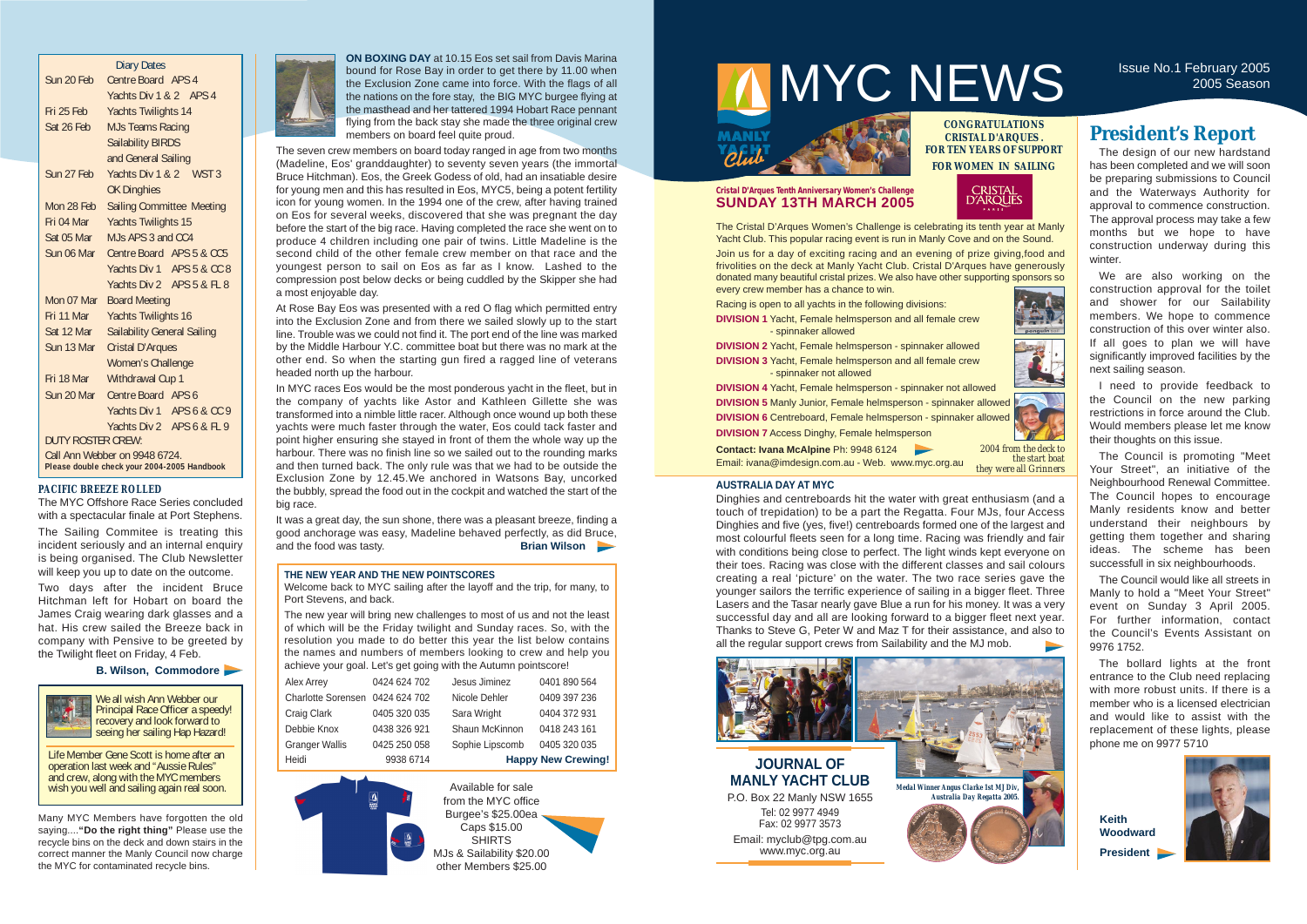

Signature\_

**FAX ORDERS to (02) 9905 7397 FREE DEI** Promotion through Brooky Please note that there is AND a bottle price if you purchase a mixed or straight dozen.

Then we were dragging PAM off the bottom 15 years ago, the last thing in our minds was how she would perform against her peers on an international stage. Just keeping her afloat was the highest thing on our priority list.

| <b>WINE SPECIALS*</b>                        | Region      | <b>R.R.P.</b> | \$ Bottle | \$ Case | Qty | Sub Total | Total |
|----------------------------------------------|-------------|---------------|-----------|---------|-----|-----------|-------|
| St Hallett Gamekeepers Reserve   Barossa, SA |             | 13.99         | 11.99     | 9.99    |     |           |       |
| <b>St Hallett Poachers Blend</b>             | Barossa, SA | 13.99         | 11.99     | 9.99    |     |           |       |

### \*Purchase a case (12) of either of the complimentary magnum of S<sup>t</sup>

| <b>SPARKLING WINE</b>           | Region             | R.R.P.        | \$ Bottle | \$ Case | Qty | <b>Sub Total</b> | Total |
|---------------------------------|--------------------|---------------|-----------|---------|-----|------------------|-------|
| Croser                          | Adelaide Hills, SA | 35.99         | 27.99     | 25.99   |     |                  |       |
| <b>WHITE WINES</b>              | Region             | <b>R.R.P.</b> | \$ Bottle | \$ Case | Qty | <b>Sub Total</b> | Total |
| Wither Hills Sauvignon Blanc    | Marlborough, NZ    | 25.99         | 19.99     | 17.99   |     |                  |       |
| <b>Tatachilla Growers Blend</b> | McLaren Vale, SA   | 15.99         | 13.99     | 11.99   |     |                  |       |
| <b>RED WINES</b>                | Region             | <b>R.R.P.</b> | \$ Bottle | \$ Case | Qty | <b>Sub Total</b> | Total |
| Tatachilla Partners Blend       | McLaren Vale, SA   | 15.99         | 13.99     | 11.99   |     |                  |       |

We had never popped a kite in 30 knts before (and never again), but it was a take no prisoners event. As we rounded the top mark on the first of the 'dogs off chains days', my forward hand reached back to remove the Spinnaker pole from its spot on the boom. He was seriously thinking of popping a kite. I mentioned the foolishness of his actions in typical Aussie, "you've got to be @%\$^\*&# kidding". At that moment, both crew looked aft and simultaneously said "Death before Dishonour" and raised the panic pennant (or as we now call it "death in a bag").

|                |                                                                                                                                         |            |     | St Hallett 0<br><b>BAROSSA</b> | $\blacksquare$<br>K                           |
|----------------|-----------------------------------------------------------------------------------------------------------------------------------------|------------|-----|--------------------------------|-----------------------------------------------|
|                |                                                                                                                                         |            |     |                                | 亏                                             |
|                |                                                                                                                                         |            |     |                                |                                               |
|                |                                                                                                                                         |            |     |                                | ORI                                           |
| <b>inkcard</b> | <b>Expiry Date</b>                                                                                                                      | Mastercard |     |                                | $\mathbf{\Sigma}$<br><b>BROOKVALE CELLARS</b> |
| R.P.           | \$Bottle                                                                                                                                | \$ Case    | Qty | Sub Total                      | <b>Total</b>                                  |
| .99            | 11.99                                                                                                                                   | 9.99       |     |                                |                                               |
| .99            | 11.99                                                                                                                                   | 9.99       |     |                                |                                               |
|                | ese Wine Specials* and receive a<br>t. Hallett Poachers Blend.                                                                          |            |     |                                |                                               |
| R.P.           | \$Bottle                                                                                                                                | \$ Case    | Qty | Sub Total                      | <b>Total</b>                                  |
| .99            | 27.99                                                                                                                                   | 25.99      |     |                                |                                               |
| R.P.           | \$Bottle                                                                                                                                | \$ Case    | Qty | Sub Total                      | <b>Total</b>                                  |
| .99            | 19.99                                                                                                                                   | 17.99      |     |                                |                                               |
| .99            | 13.99                                                                                                                                   | 11.99      |     |                                |                                               |
| R.P.           | \$Bottle                                                                                                                                | \$ Case    | Qty | Sub Total                      | <b>Total</b>                                  |
| .99            | 13.99                                                                                                                                   | 11.99      |     |                                |                                               |
|                |                                                                                                                                         |            |     | <b>TOTAL \$</b>                |                                               |
|                | LIVERY TO MANLY LOCAL AREA (CHECK CHRISTMAS DEADLINE)<br>rale Cellars until the 24th December.<br>always a single bottle purchase price |            |     |                                |                                               |

only boats not to break any gear in this first event. As for our position at the end of the Xmas regatta, PAM was 5th overall. It also meant we won the right to represent Australia in the King Kaag Cup starting Jan. 2, 2005. (to be continued) **Peter MacDonald** 

Five years later, we still had no idea of her performance capabilities. We were still in the huge process of restoration, which was much bigger than we first thought. As the years and local regattas went by, her potential was slowly unveiled. We all think we can sail our own boats pretty well, you know, 'big fish little pond thing'. Every once in a while however, an opportunity raises its ugly head.

ack on the water after to much indulging over the Christmas period, seemed to help the boat trim of the centreboard hotshots as the Autumn series got under way. Strong winds for the first race depleted the fleet in numbers but enhanced the competitiveness on the water between Blue Robinson and Iain Cameron who look to be set in battle for the rest of the series. The second race brought more boats on to the water and the improvement in racing ability due to competing in previous club series was evident, as Peta Smith beat Jason Arruzia on the water. The centreboard fleet seems to be maintaining a core group of sailors which we hope will build over the series with visitors competing alongside club members and club boats.

When the Australian 5.5 Metre Association won the right to host the 2005 Worlds on Sydney Harbour, we had no idea what it would entail. As some of you know, hosting any regatta is a nightmare let alone an international meeting.

The planning committee meetings started well over a year ago. At first meeting once a month, then as the event got closer once a week. Then in the last couple of weeks it seemed to be an every waking hour - thing.

Of course there was an overabundance of people with advice, but not the willingness/time to help. For those (mainly 5 of us) who did volunteer, it felt like we were running the Olympics Games.

The first International 5.5's started to arrive in their containers just before Xmas. Our job was to unload and trailer them to the RSYS. There they awaited their stinking rich owners to unwrap and rig them.

As they slowly grew in numbers on the The good news was, we were one of the Squadron hardstand, so did the realisation that all our hard work was going to pay off. Our very small local 5.5 Association of about 12 boats was just about to start this very exciting event. The nerves were also increasing as each international team arrived on our shores.



*Pam's Skipper: - Peter MacDonald, Mainsheet: - Matthew Walker, Foredeck: - Alan Sims*

The 5.5 World Championships was only one of numerous championships that we were contesting during this regatta. We were racing the RSYS's Christmas Regatta, Scandinavian Gold Cup, Royal King Kaag Cup, Australian Gold and Silver Cups, not to mention the other trophies and pots to be won.

The first event was the Squadrons Xmas Regatta starting Dec 26, 2004. For the 5.5's it was the elimination event for the Scandinavian Gold Cup and the King Kaag Cup. Only one boat from each country can be represented in these events. PAM was in a good position to be the representative for the King Kaag Cup. The first 4 days of the XMAS Regatta were raced in 25- 30 knts. These "oh my God I think we are going to die" conditions were not good on an old open 5.5. Two of those days had sustained gusts of 36knts. Just getting to the start line from our mooring in north harbour was an endurance event.

At that moment I realised the crew of PAM were committed (or should be committed). We only had one serious broach in that event and had her on her side a couple of times. No gear breakage, but some seriously hair-raising moments with tangled spinnaker halyards and a top speed of nearly 13knts.

During these strong days, each race was a don't make any mistakes, concentrate or you'll come unstuck in a big way, old boat, down hill, strong wind, dead square kite runs and lots of other competitors crossing your path. All these things however, made for an exciting debut to our regatta.

There is still a club laser or Tasar available for club members with centreboard sailing experience who would like to compete in the series (not necessary to enter all races, just book boat beforehand due to your availability).

#### **Phone Chris Stockdale** 0409 447871 for details.

Please let friends and neighbours with centreboard boats know about the MYC racing series and invite them to take part as a visitor for one off races or the series. Small entry fee to race payable at the race office on the day for a 2pm start. Racing dates in MYC handbook.

#### **SAFETY BOAT PRACTICAL TRAINING FOR CLUB MEMBERS**

WHO ATTENDED THE ONSHORE SAFETY TALK GIVEN BY JULES LAWSON, A PRACTICAL SESSION WILL BE RUN ON SATURDAY 19TH March 9.00 - 12.00 INCORPORATING THE MANLY JUNIOR FLEET AND CENTREBOARD BOATS WHERE POSSIBLE. THE AIM OF THE SESSION IS FOR EACH INDIVIDUAL TO HAVE CONTROL OF A POWER DRIVEN CRAFT AND EXPERIENCE MANOEUVRING AND MANAGING A CAPSIZED BOAT SITUATION, BRINGING PEOPLE ONBOARD FROM THE WATER AND TOWING CRAFT.

Thanks **Jules Lawson**

**TWILIGHT RACES - ONLY 4 MORE TO GO... So there's still time to be a winner. Be on the MYC deck to collect your St Halletts wine prize and enjoy your meal with a glass or two of St Halletts wine with the rest of your crew.**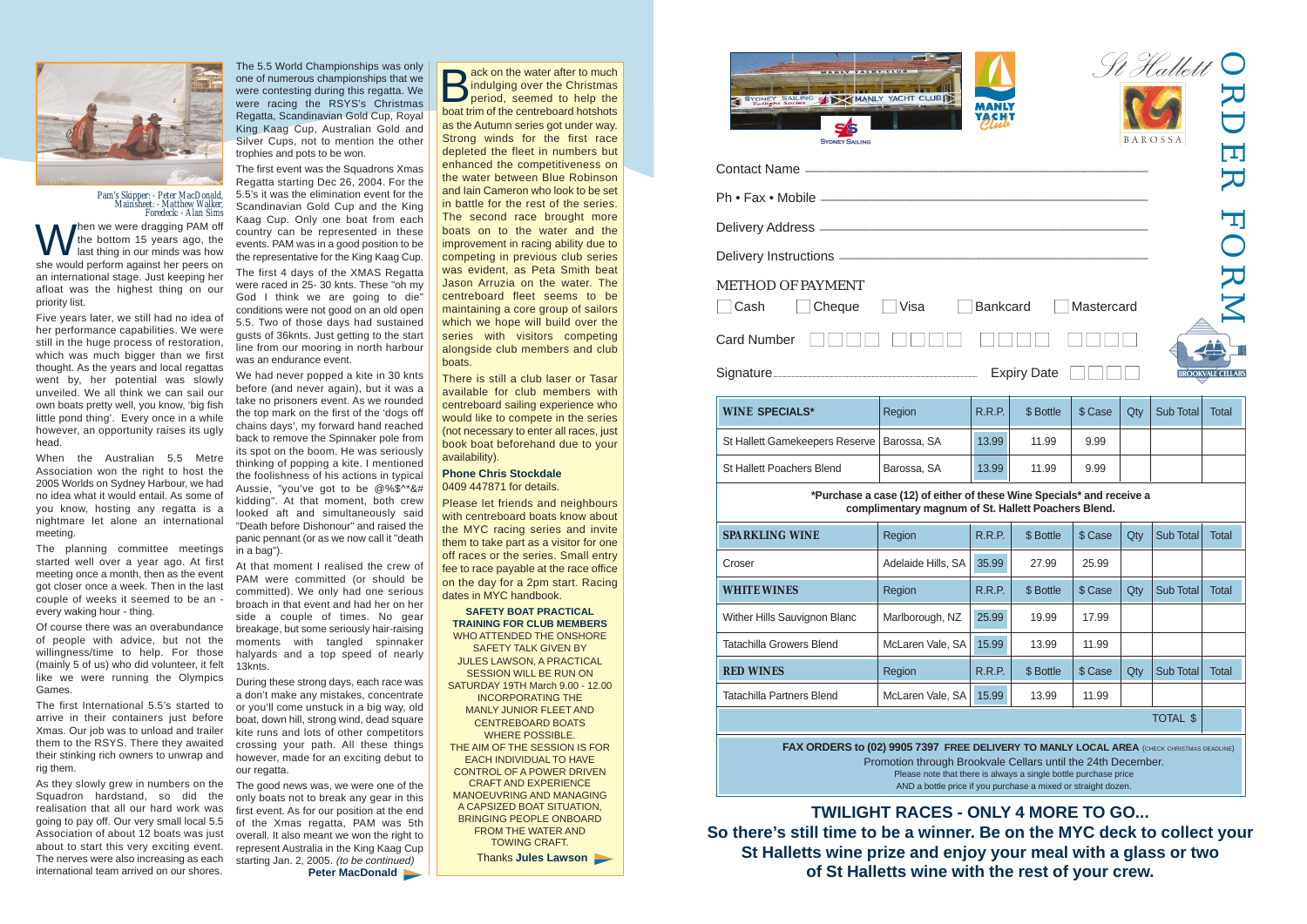## **AUTUMN STARTS WITH A BANG!**

Dogs were being blown off their chains but that didn't deter the six boats and their crews that braved the elements for the first race of the Autumn Point Score on January 16. Race starter Peter Wilkins's wind thingymagig was redlining on 180 degrees and so he sent the Div 1 bravehearts off on the No.4 South course - a testing beat to the Eastern Channel Mark. The three starters soon became two when Shear Magic's outboard cover reportedly blew off in the 25-plus knot southerly and they decided discretion was the better part of valour and headed back to the mooring. Onwards plugged Sprint IV and the plucky Slangivar mob across the whitecapped Sound as the Div 2 crowd got ready for their gun. Carinya IV had a couple of attempts at starting after confusing the flags but by the third go finally got it right. First over the line was Bill Spence and his opera-mad crew on Aida but the race wouldn't be over till the fat lady sang. Third over the line was Greg Zyner and his crew on Morna, a Cavalier 35, hot on the heels of Carinya. Up ahead in Div 1+1 the big question was: Would Bruce Davis, guest steerer of Sprint IV, throw caution to the wind and launch a spinnaker at the ECM? The bigger question was: If he did, was there an ambulance equipped with a defibrillator parked on Dobroyd Head (where Sprint's owner Graham Radford was glued to his binoculars)? Bruce wisely chickened out and Graham's blood pressure was never tested as Sprint ran downwind with a reef and No.3 headsail. There were no reefs for Hector and Sorrell on Slangivar, just heaps and heaps of backstay, and they also chose the no-kite option. Aida, which had set the early pace in Div 2+1, started to struggle in the slop and swell between the Heads and handed the lead over to Morna which was sailing low but fast with her headsail in a couple of rolls and a reef in the main. Carinya had slipped into second carrying a No.3 and full main and was revelling in the hard beat. Morna was first around the top mark but ... ooops, it was the wrong top mark. They had gone around the Beashel Buoy, just south of the Sow and Pigs, and didn't hear the calls of the Carinya crew. Carinya and Aida rounded the correct ECM and set off in pursuit but by now Morna was miles ahead and went on the repeat the blue again. The downwind runs to Manly East and West YA marks were great fun, with Carinya hitting over eight knots and rolling the milk out of our coffee. Imagine what Sprint would have done with a spinnaker, Bruce? (She probably would have ended up halfway up the Corso!) A few gusts on the next upwind leg were around the 30kt mark, but the usual Sunday arvo tacking duel with the ferry from Tasmania was the major highlight. Final placings were Sprint IV first on scratch in Div 1 with Slangivar claiming the handicap win, and in Div 2 it was Morna first over the line but retiring after finishing for her course error with Carinya taking the handicap win from Aida.

As usual, the plea goes out for more boats to turn up for the next race.

**Jim Nixon**



|                     |                              | OFFSHORE RACING 2004-2005                                              |                                  |                     |                                                                   |                                            |                                              |                        |                   |                                                     |            |                     |
|---------------------|------------------------------|------------------------------------------------------------------------|----------------------------------|---------------------|-------------------------------------------------------------------|--------------------------------------------|----------------------------------------------|------------------------|-------------------|-----------------------------------------------------|------------|---------------------|
|                     |                              | RESULTS - OCEAN RACE 2 - MANLY to PITTWATER<br>Place Sail No Boat Name | Elapsd                           | <b>AHC</b>          | Skipper                                                           | Date:26/01/2005<br>Class                   |                                              |                        |                   | Start Time: 10:35<br>Score Fin Time Corr Time ETOrd |            |                     |
| 1                   | 8686                         | <b>CROW BAR</b>                                                        | 04:13:02                         | 0.915               | <b>Bruce Thomas</b>                                               | Masram 940                                 | 1.0                                          | 14:48:02               |                   | 03:51:31                                            |            | 4                   |
| $\overline{2}$      |                              | MYC200 SLIPSTREAM                                                      | 04:38:18                         | 0.845               | Bob Buchanan                                                      | Sigma36                                    | 2.0                                          | 15:13:18               |                   | 03:55:09                                            |            | 8                   |
| 3                   | MYC <sub>5</sub>             | <b>FOS</b>                                                             | 04:53:56                         | 0.820               | <b>Brian Wilson</b>                                               | <b>Brittany Sloop</b>                      | 3.0                                          | 15:28:56               |                   | 04:01:01                                            |            | 9                   |
| 4<br>5              | MYC32<br>2090                | PACIFIC BREEZE 04:07:14<br><b>MORNA</b>                                | 04:34:25                         | 0.975<br>0.885      | Bruce Hitchman Farr 11.6<br>Greg Zyner                            | Cavalier 35                                | 4.0<br>5.0                                   | 14:42:14<br>15:09:25   |                   | 04:01:05<br>04:03:03                                |            | $\overline{2}$<br>7 |
| 6                   | 1060                         | <b>TFN SIXTY</b>                                                       | 04:23:26                         | 0.930               | Phil Vidler                                                       | Radford 10.6                               | 6.0                                          | 14:58:26               |                   | 04:04:59                                            |            | 5                   |
| 7                   | 4863                         | TWO CAN                                                                | 04:24:58                         | 0.925               | Stephen Teudt                                                     | Masram 920                                 | 7.0                                          | 14:59:58               |                   | 04:05:05                                            |            | 6                   |
| 8<br>9              | 5779<br>MYC8                 | DÉJÀ VU<br>GRANUAILE                                                   | 04:12:33<br>05:48:50             | 0.975<br>0.710      | Jim Thomas<br>Robert Fagan                                        | Cavalier 395<br>Arends 33                  | 8.0<br>9.0                                   | 14:47:33<br>16:23:50   |                   | 04:06:14<br>04:07:40                                |            | 3<br>11             |
| 10                  | MYC10                        | <b>PENSIVE</b>                                                         | 04:04:18                         | 1.030               | <b>Bruce Davis</b>                                                | NSX38                                      | 10.0                                         | 14:39:18               |                   | 04:11:37                                            |            | 1                   |
| 11                  | 5643                         | <b>VETO</b>                                                            | 05:37:04                         | 0.905               | Graham Brown                                                      | Cavalier 37                                | 11.0                                         | 16:12:04               |                   | 05:05:02                                            |            | 10                  |
|                     |                              | RESULTS - OCEAN RACE 3 - PITTWATER to NEWCASTLE                        |                                  |                     |                                                                   | Date: 27/01/2005                           |                                              |                        |                   | Start Time: 11:05                                   |            |                     |
|                     |                              | Place Sail No Boat Name                                                | Elapsd                           | AHC                 | Skipper                                                           | Class                                      |                                              |                        |                   | Score Fin Time Corr Time ETOrd                      |            |                     |
| 1                   | 4863                         | TWO CAN                                                                | 11:57:10 0.911                   |                     | Stephen Teudt                                                     | Masram 920                                 | 1.0                                          | 23:02:10               |                   | 10:53:20                                            |            | 4                   |
| $\overline{2}$<br>3 | 1060<br>MYC32                | <b>TEN SIXTY</b><br>PACIFIC BREEZE 11:29:00                            | 11:49:32                         | 0.941<br>0.975      | Phil Vidler<br>Bruce Hitchman Farr 11.6                           | Radford 10.6                               | 2.0<br>3.0                                   | 22:54:32<br>22:34:00   |                   | 11:07:38<br>11:11:46                                |            | 3<br>$\overline{2}$ |
| 4                   | MYC10                        | <b>PENSIVE</b>                                                         | 11:16:55                         | 0.995               | <b>Bruce Davis</b>                                                | NSX38                                      | 4.0                                          | 22:21:55               |                   | 11:13:31                                            |            | 1                   |
| 5                   | MYC200                       | <b>SLIPSTREAM</b>                                                      | 13:16:20                         | 0.868               | Bob Buchanan                                                      | Sigma36                                    | 5.0                                          | 00:21:20               |                   | 11:31:13                                            |            | 6                   |
| 6                   | 8686                         | CROW BAR                                                               | 12:40:48                         | 0.945<br>0.955      | <b>Bruce Thomas</b>                                               | Masram 940                                 | 6.0                                          | 23:45:48<br><b>DNF</b> |                   | 11:58:57                                            |            | 5                   |
|                     | 5779<br>MYC8                 | DÉJÀ VU<br>GRANUAILE                                                   |                                  | 0.695               | Jim Thomas<br>Robert Fagan                                        | Cavalier 395<br>Arends 33                  | 12.0<br>12.0                                 | <b>DNF</b>             |                   |                                                     |            |                     |
|                     | MYC11                        | MANLY TOO                                                              |                                  | 0.950               | Andrew Robinson Bavaria 44                                        |                                            | 12.0                                         | <b>DNF</b>             |                   |                                                     |            |                     |
|                     | 2090                         | <b>MORNA</b><br><b>VFTO</b>                                            |                                  | 0.880               | Greg Zyner                                                        | Cavalier 35                                | 12.0                                         | <b>DNF</b>             |                   |                                                     |            |                     |
|                     | 5643                         |                                                                        |                                  | 0.720               | Graham Brown                                                      | Cavalier 37                                | 12.0                                         | <b>DNF</b>             |                   |                                                     |            |                     |
|                     |                              |                                                                        |                                  |                     | RESULTS - OCEAN RACE 4 - NEWCASTLE to PORT STEPHENS               | Date:29/01/2005                            |                                              |                        |                   | Start Time: 11:05                                   |            |                     |
| 1                   | 4863                         | Place Sail No Boat Name                                                | Elapsd<br>06:19:45               | <b>AHC</b><br>0.925 | Skipper                                                           | Class                                      | 1.0                                          |                        |                   | Score Fin Time Corr Time ETOrd                      |            | $\overline{2}$      |
| $\overline{2}$      | 8686                         | TWO CAN<br>CROW BAR                                                    | 06:28:43                         | 0.935               | Stephen Teudt<br><b>Bruce Thomas</b>                              | Masram 920<br>Masram 940                   | 2.0                                          | 17:24:45               |                   | 05:51:16<br>17:28:43** 05:58:46                     |            | 3                   |
| 3                   |                              | MYC200 SLIPSTREAM                                                      | 07:02:40                         | 0.856               | Bob Buchanan                                                      | Sigma36                                    | 3.0                                          | 18:07:40               |                   | 06:01:48                                            |            | 4                   |
| $\sqrt{4}$          | MYC10                        | <b>PENSIVE</b>                                                         | 06:12:02                         | 0.992               | <b>Bruce Davis</b>                                                | NSX38                                      | 4.0                                          | 17:17:02               |                   | 06:09:03                                            |            | 1                   |
| 5<br>6              | MYC32<br>1060                | PACIFIC BREEZE 07:05:53<br>TEN SIXTY                                   | 07:38:35                         | 0.975<br>0.944      | Bruce Hitchman Farr 11.6<br>Phil Vidler                           | Radford 10.6                               | 6.0<br>7.0                                   | 18:10:53<br>18:43:35   |                   | 06:55:14<br>07:12:54                                |            | 5<br>6              |
|                     | MYC8                         | GRANUAILE                                                              |                                  | 0.695               | Robert Fagan                                                      | Arends 33                                  | 9.0                                          | <b>DNF</b>             |                   |                                                     |            |                     |
|                     | 5643                         | <b>VETO</b>                                                            |                                  | 0.720               | Graham Brown                                                      | Cavalier 37                                | 9.0                                          | <b>DNF</b>             |                   |                                                     |            |                     |
|                     |                              |                                                                        |                                  |                     |                                                                   |                                            |                                              |                        |                   | ** 5 minute redress                                 |            |                     |
|                     |                              | Whitworth Summer Trophy 2004-2005                                      |                                  |                     |                                                                   | <b>RESULTS SHEET - 11/01/2005</b>          |                                              |                        |                   |                                                     |            |                     |
|                     |                              | Division 1 Race 1 WST1                                                 |                                  |                     |                                                                   | Course: 3                                  |                                              |                        |                   |                                                     |            |                     |
| 1                   | M366                         | Place Sail No Boat Name                                                | Class<br>Adams 8                 |                     | Skipper                                                           | <b>Start Time</b><br>12:39:00              | Act/Start Time Finish Time Score<br>12:39:03 |                        |                   |                                                     | 1.0        |                     |
| $\overline{2}$      |                              | <b>Windy Point</b><br>MYC32 Pacific Breeze Farr 11.6                   |                                  |                     | Andy Cooper<br>Bruce Hitchman 12:55:00                            |                                            | 12:55:07                                     |                        |                   | 15:08:03<br>15:12:02                                | 2.0        |                     |
| 3                   | 6232                         | Rumba                                                                  |                                  |                     | Northshore 370 Robert Carr                                        | 12:56:00                                   | 12:57:10                                     |                        |                   | 15:12:15                                            | 3.0        |                     |
| 4<br>5              | 5779<br><b>WP69</b>          | déjà vu<br>Shear Magic                                                 | Cavalier 395<br>Adams 10         |                     | Jim Thomas<br>Robert Steffens 12:45:00                            | 12:49:00                                   | 12:49:30<br>12:46:02                         |                        |                   | 15:14:02<br>15:15:12                                | 4.0<br>5.0 |                     |
| 6                   | MH22                         | Cape Fear                                                              | Cape 35                          |                     | Kevin Boxhall                                                     | 13:06:00                                   | 13:06:24                                     |                        |                   | 15:15:21                                            | 6.0        |                     |
| 7                   | 1236                         | Local Hero                                                             | Sydney 36                        |                     | Peter Mosely                                                      | 13:09:00                                   | 13:09:10                                     |                        |                   | 15:21:08                                            | 7.0        |                     |
| 8                   | 6323<br>AUS32                | Sprint IV<br>Avanti                                                    | Soling                           |                     | Radford Sprint Graham Radford13:16:00<br>Chris Shead              | 12:31:00                                   | 13:16:09                                     |                        | DNC               | 15:22:51                                            | 8.0        | 13.0                |
|                     | <b>KA16</b>                  | Pam                                                                    |                                  |                     | International 5.5 Peter McDonald 12:44:00                         |                                            |                                              |                        | <b>DNC</b>        |                                                     |            | 13.0                |
|                     | 5137                         | Phoenix                                                                | Phantom 40                       |                     | Tony Hayman                                                       | 12:36:00                                   |                                              |                        | <b>DNC</b>        |                                                     |            | 13.0                |
|                     | 1060                         | <b>Ten Sixty</b>                                                       | Radford 10.6                     |                     | Phil Vidler                                                       | 12:46:00                                   |                                              |                        | DNC               |                                                     |            | 13.0                |
|                     |                              | Division 2 Race 1 WST1                                                 |                                  |                     |                                                                   | Course: 3                                  |                                              |                        |                   |                                                     |            |                     |
| 1                   |                              | Place Sail No Boat Name                                                | Class                            |                     | Skipper                                                           | <b>Start Time</b>                          | <b>Act/Start Time Finish Time Score</b>      |                        |                   | 14:50:56                                            | 1.0        |                     |
| 2                   | 3683                         | Ratty<br>MYC33 Lautrec                                                 | Passage 33                       |                     | Northshore 27 Ian Dennewald 12:48:00<br>Helen Ebling              | 12:56:00                                   | 12:48:02<br>12:56:20                         |                        |                   | 14:51:14                                            | 2.0        |                     |
| 3                   | 903                          | Apres Moth                                                             | Contessa                         |                     | Barry Miflin                                                      | 12:50:00                                   | 12:50:09                                     |                        |                   | 14:54:47                                            | 3.0        |                     |
| 4<br>5              | MYC6                         | Aida                                                                   | S80                              |                     | <b>Bill Spence</b>                                                | 12:58:00                                   | 12:58:26                                     |                        |                   | 14:56:37                                            | 4.0        |                     |
| 6                   | 2090                         | Morna<br>MYC20 Manyana                                                 | Cavalier 35<br>Cole 26           |                     | Greg Zyner<br>David Fairclough 12:50:00                           | 13:05:00                                   | 13:05:18<br>12:50:21                         |                        |                   | 14:59:48<br>15:06:50                                | 5.0<br>7.0 |                     |
| $\overline{7}$      | MYC5                         | Eos                                                                    | Brittany                         |                     | Brian Wilson                                                      | 13:04:00                                   | 13:04:16                                     |                        |                   | 15:11:52                                            | 9.0        |                     |
|                     | MYC1<br>951                  | Aussie Rules<br>Eclipse                                                | Cavalier 975                     |                     | Gene Scott<br>Endeavour 24 Ben Howell                             | 12:56:00<br>12:35:00                       |                                              |                        | <b>DNC</b><br>DNC |                                                     |            | 20.0<br>20.0        |
|                     | 6747                         | HapHazard                                                              | Moody 31                         |                     | John Webber                                                       | 12:52:00                                   |                                              |                        | <b>DNC</b>        |                                                     |            | 20.0                |
|                     | 929                          | It's Mine                                                              | Catalina 32                      |                     | Harold Hooper 12:53:00                                            |                                            |                                              |                        | <b>DNC</b>        |                                                     |            | 20.0                |
|                     | MYC47 Reality                | MYC24 J Curve                                                          | J24<br>Passage 33                |                     | Jack Morrison<br>Keith Woodward 12:53:00                          | 12:58:00                                   |                                              |                        | DNC<br><b>DNC</b> |                                                     |            | 20.0<br>20.0        |
|                     | MYC9                         | Saint Maybe                                                            | Daydream 27                      |                     | David Parsons 12:39:00                                            |                                            |                                              |                        | DNC               |                                                     |            | 20.0                |
|                     | 5216                         | Starship                                                               | Hudson 32                        |                     | Peter Richter                                                     | 13:01:00                                   |                                              |                        | DNC               |                                                     |            | 20.0                |
|                     |                              | MYC259 Yevanna<br>MYC200 Slipstream                                    | Cavalier 26<br>Sigma 36          |                     | Susan Strath<br>Bob Buchanan 13:01:00                             | 12:33:00                                   |                                              |                        | <b>DNC</b><br>DNS |                                                     |            | 20.0<br>11.0        |
|                     | A73                          | Top Odds                                                               |                                  |                     | Northshore 27 Peter Hocking                                       | 12:48:00                                   | 12:48:21                                     |                        | RAF               |                                                     |            | 11.0                |
|                     |                              | MYC820 Good Intent                                                     |                                  |                     | Clansman 30 Peter Bennell                                         | 12:51:00                                   | 12:51:18                                     |                        | RAF               |                                                     |            | 11.0                |
|                     |                              |                                                                        |                                  |                     |                                                                   |                                            |                                              |                        |                   |                                                     |            |                     |
|                     | RACE 2 [30/01/2005]          |                                                                        |                                  |                     | APS 2 Autumn Point Score 2004-2005 Division 1 Keel TOT HC results |                                            |                                              |                        |                   |                                                     |            |                     |
| 1                   |                              | Place Sail No Boat Name<br>AUS166 SLANGIVAR                            | Elapsd                           | AHC                 | HC Cor'd T CHC<br>02:32:40 0.933 02:22:26                         | Skipper<br>0.933<br>S Lambie               | Class<br>Soling                              |                        | 1.0               | Score Fin Tim ETOrd<br>15:37:40 3                   |            |                     |
| 2                   | 6323                         | <b>SPRINT IV</b>                                                       | 02:11:06 1.111                   |                     | 02:25:39                                                          | 1.103                                      | G Radford RadfordSprint 2.0                  |                        |                   | 15:16:06                                            |            | $\overline{1}$      |
| 3                   | WP69                         | SHEAR MAGIC 02:30:16 0.980                                             |                                  |                     | 02:27:16                                                          | 0.972 R Steffens Adams10                   |                                              |                        | 3.0               | 15:35:16 2                                          |            |                     |
|                     | DNC 1236<br>DNC AUS32 AVANTI | LOCAL HERO                                                             |                                  | 1.120<br>0.900      |                                                                   | P Mosely<br>C Shead                        | Sydney36<br>Soling                           |                        | 9.0<br>9.0        |                                                     |            |                     |
|                     | DNC M366                     | WINDY POINT                                                            |                                  | 0.940               |                                                                   | A Cooper                                   | Adams8                                       |                        | 9.0               |                                                     |            |                     |
|                     | DNC MH22                     | CAPE FEAR                                                              |                                  | 1.100               |                                                                   | K Boxhall                                  | Cape35                                       |                        | 9.0               |                                                     |            |                     |
|                     | DNS KA16                     | PAM                                                                    |                                  | 0.950               |                                                                   | M Walker                                   | International5.5 5.0                         |                        |                   |                                                     |            |                     |
|                     |                              | Division 2 Keel TOT HC results                                         |                                  |                     |                                                                   |                                            |                                              |                        |                   |                                                     |            |                     |
|                     |                              | Place Sail No Boat Name                                                | Elapsd                           | AHC                 | HC Cor'd T CHC                                                    | Skipper                                    | Class                                        |                        |                   | Score Fin Tim ETOrd                                 |            |                     |
| 1<br>$\overline{2}$ | 2090                         | MYC202 ISAEA II<br>MORNA                                               | 02:33:10 0.790<br>01:58:10 1.050 |                     | 02:01:00<br>02:04:04                                              | 0.799 M Collis<br>1.056 G Zyner            | Bluebird22<br>Cavalier35                     |                        | 1.0<br>2.0        | 15:48:10 8<br>15:13:10                              |            | 1                   |
| 3                   | 127                          | CARINYA IV                                                             | 02:00:37 1.035                   |                     | 02:04:50                                                          | 1.039 J Nixon                              | Carmen                                       |                        | 3.0               | 15:15:37                                            |            | 2                   |
| 4                   | MYC6                         | AIDA                                                                   | 02:06:34 1.002                   |                     | 02:06:49                                                          | 1.000 B Spence                             | S80                                          |                        | 4.0               | 15:21:34                                            |            | 3                   |
| 5<br>6              | MYC9<br>951                  | SAINT MAYBE 02:21:08 0.900<br><b>ECLIPSE</b>                           | 02:30:35 0.870                   |                     | 02:07:01<br>02:11:00                                              | 0.900 D Parsons Daydream<br>0.863 B Howell | Endeavour24 6.0                              |                        | 5.0               | 15:36:08<br>15:45:35                                |            | 6<br>7              |
| 7                   |                              | MYC33 LAUTREC                                                          | 02:08:38 1.020                   |                     | 02:11:12                                                          | 1.012 H Ebling                             | Passage33                                    |                        | 7.0               | 15:23:38                                            |            | 4                   |
| 8                   |                              | MYC375 OUT THERE                                                       | 02:13:15 1.030                   |                     | 02:17:15                                                          | 1.017 G James                              | Cavalier 375 8.0                             |                        |                   | 15:28:15                                            |            | 5                   |
| 9<br>DNC 929        | 1152                         | BOKARRA<br><b>IT'S MINE</b>                                            | 02:37:06 0.900                   | 0.980               | 02:21:23                                                          | 0.889 C Cameron Santana22<br>H Hooper      | Catalina32                                   |                        | 9.0<br>15.0       | 15:52:06                                            |            | 9                   |
| DNC                 | 3683                         | RATTY                                                                  |                                  | 0.920               |                                                                   | I Dennewald Northshore27 15.0              |                                              |                        |                   |                                                     |            |                     |
| DNC 5616            |                              | <b>STARSHIP</b>                                                        |                                  | 0.950               |                                                                   | P Richter                                  | Hudson32                                     |                        | 15.0              |                                                     |            |                     |
|                     |                              | DNC MYC47 REALITY<br>DNC MYC200 SLIPSTREAM                             |                                  | 1.000<br>1.033      |                                                                   | K Woodward Passage33<br>B Buchanan Sigma36 |                                              |                        | 15.0<br>15.0      |                                                     |            |                     |
|                     |                              |                                                                        |                                  |                     |                                                                   |                                            |                                              |                        |                   |                                                     |            |                     |

| MYC CENTREBOARD - SPRING SERIES 2004<br>Crew name                                                                                                                                                                                                                                                                                                                                                                                                                                             | <b>Boat Name</b>                                                                                                                                                                                                                                                                                                             | Sail No Class                                                                                                                                                                                                                                                                                                                                                                                                                                                                                   | Race Race Race Race                                                                                                                                                                                                                                                                                                                                                                                                                                            |                                                                                                                                                                                                                                              |                                                                                                                                                                                                                                                                                                                                                                  |                                                                                                                                          |                                                                                                                                                                                               |                                                                                                                                                                                                                                                               |                                                                                                 | Overall<br>Race Race Race Race Series                              |
|-----------------------------------------------------------------------------------------------------------------------------------------------------------------------------------------------------------------------------------------------------------------------------------------------------------------------------------------------------------------------------------------------------------------------------------------------------------------------------------------------|------------------------------------------------------------------------------------------------------------------------------------------------------------------------------------------------------------------------------------------------------------------------------------------------------------------------------|-------------------------------------------------------------------------------------------------------------------------------------------------------------------------------------------------------------------------------------------------------------------------------------------------------------------------------------------------------------------------------------------------------------------------------------------------------------------------------------------------|----------------------------------------------------------------------------------------------------------------------------------------------------------------------------------------------------------------------------------------------------------------------------------------------------------------------------------------------------------------------------------------------------------------------------------------------------------------|----------------------------------------------------------------------------------------------------------------------------------------------------------------------------------------------------------------------------------------------|------------------------------------------------------------------------------------------------------------------------------------------------------------------------------------------------------------------------------------------------------------------------------------------------------------------------------------------------------------------|------------------------------------------------------------------------------------------------------------------------------------------|-----------------------------------------------------------------------------------------------------------------------------------------------------------------------------------------------|---------------------------------------------------------------------------------------------------------------------------------------------------------------------------------------------------------------------------------------------------------------|-------------------------------------------------------------------------------------------------|--------------------------------------------------------------------|
| Blue Robinson<br>Jules Lawson<br>Kate Pinnock/                                                                                                                                                                                                                                                                                                                                                                                                                                                | Mickey Finn<br>Gumbaru<br>Golden Syrup                                                                                                                                                                                                                                                                                       | Aus 21<br>Finn<br>123247 Laser<br>796<br>Tasar                                                                                                                                                                                                                                                                                                                                                                                                                                                  | 1<br>2<br><b>DNS</b><br>1<br><b>DNS</b><br>3<br><b>DNS</b><br>$\overline{1}$                                                                                                                                                                                                                                                                                                                                                                                   | 3<br>1<br><b>DNS</b><br>DNS                                                                                                                                                                                                                  | 4<br>1<br>3<br>5                                                                                                                                                                                                                                                                                                                                                 | 5<br>2<br><b>DNS</b><br><b>DNF</b>                                                                                                       | 6<br>2<br><b>DNS</b><br>5                                                                                                                                                                     | 7<br>1<br>2<br>4                                                                                                                                                                                                                                              | 8<br><b>DNS</b><br>2<br><b>DNF</b>                                                              | Placing<br>1<br>$=$ 3<br>6                                         |
| Fiona<br>Iain Cameron<br>Peta Smith<br>Richard Donaldson Kookaburra<br>Nicole Donaldson Kartoffelpuffer 103623 Laser<br>Joe Meagher<br>Jamie Roberts<br>Rod Wills & Angus Sonic<br>Angus Clarke<br>Jason Arruzia                                                                                                                                                                                                                                                                              | Seanile<br>Rampage<br>AWOL<br>Laso                                                                                                                                                                                                                                                                                           | 156731 Laser<br>156769 Laser<br>167060 Laser<br>128646 Laser<br>101479 Laser<br>69<br>Laser<br>101454 Laser<br>Kartoffelpuffer 103623 Laser                                                                                                                                                                                                                                                                                                                                                     | 2<br>1<br>3<br>4<br>2<br>6<br>DNF<br>5<br>DNS<br>DNS<br><b>DNS</b><br>DNS<br>DNS<br>DNS<br>DNS<br>DNS<br><b>DNS</b><br>DNS                                                                                                                                                                                                                                                                                                                                     | <b>DNS</b><br>3<br><b>DNF</b><br>4<br>2<br>DNS<br>DNS<br><b>DNS</b><br>DNS                                                                                                                                                                   | DNS<br>7<br>8<br>6<br>2<br>4<br><b>DNS</b><br><b>DNS</b><br><b>DNS</b>                                                                                                                                                                                                                                                                                           | 1<br>6<br>5<br><b>DNF</b><br>3<br>4<br>DNS<br>DNS<br>DNF                                                                                 | DNS<br>DNS<br>4<br><b>DNS</b><br>1<br><b>DNS</b><br>3<br>DNS<br>DNS                                                                                                                           | <b>DNS</b><br>3<br>6<br><b>DNS</b><br>DNS<br><b>DNS</b><br><b>DNS</b><br>5<br>DNS                                                                                                                                                                             | 1<br>4<br><b>DNS</b><br><b>DNS</b><br><b>DNS</b><br><b>DNS</b><br><b>DNS</b><br><b>DNS</b><br>3 | $\overline{2}$<br>4<br>5<br>8<br>$=$ 3<br>7<br>9<br>$=10$<br>$=10$ |
| Australia Regatta Sailability Division Race 1<br>Class<br><b>Access Dinghy</b><br><b>Access Dinghy</b><br><b>Access Dinghy</b><br><b>Access Dinghy</b>                                                                                                                                                                                                                                                                                                                                        | Helms Name<br>Evelyn<br>Jill<br>Jesica<br>Greg                                                                                                                                                                                                                                                                               | <b>Crew Name</b><br>Deidre<br>Steven<br>Ivan<br>Declan                                                                                                                                                                                                                                                                                                                                                                                                                                          | Start Time Finish Time Elapsed Time Adj Time Placing<br>11:32:00<br>11:32:00<br>11:32:00<br>11:32:00                                                                                                                                                                                                                                                                                                                                                           | 12:00:04<br>DNF<br>12:04:00<br>11:59:36                                                                                                                                                                                                      |                                                                                                                                                                                                                                                                                                                                                                  | 28.0667<br>0.0000<br>32.0000<br>27.6000                                                                                                  |                                                                                                                                                                                               |                                                                                                                                                                                                                                                               |                                                                                                 | 2<br>4<br>3<br>1                                                   |
| Australia Regatta Sailability Division Total Scores<br>Class<br><b>Access Dinghy</b><br><b>Access Dinghy</b><br><b>Access Dinghy</b><br><b>Access Dinghy</b>                                                                                                                                                                                                                                                                                                                                  | Helms Name<br>Evelyn<br>Jill<br>Jesica<br>Greg                                                                                                                                                                                                                                                                               | <b>Crew Name</b><br>Deidre<br>Steven<br>Ivan<br>Declan                                                                                                                                                                                                                                                                                                                                                                                                                                          | Race 1<br>2<br>4<br>3<br>1                                                                                                                                                                                                                                                                                                                                                                                                                                     | Race 2<br>2<br>4<br>3<br>1                                                                                                                                                                                                                   | 4<br>8<br>6<br>2                                                                                                                                                                                                                                                                                                                                                 | <b>Total</b>                                                                                                                             | 56.5667<br><b>DNF</b><br>62.2667<br>52.7500                                                                                                                                                   | <b>Total Time</b>                                                                                                                                                                                                                                             |                                                                                                 | Place<br>2<br>4<br>3<br>1                                          |
| Whitworth Summer Trophy 2004-2005<br>Division 1 Race 2 WST2<br>Place Sail No Boat Name<br>1<br>5779<br>$\overline{2}$<br>6323<br>3<br>KA16<br>4<br>M366<br>5<br>MH22<br>6<br>6232<br>WP69<br>1236<br>AUS32<br>5137<br>1060<br>Division 2 Race 2 WST2<br>Place Sail No Boat Name<br>1<br>1152<br>$\overline{2}$<br>MYC24<br>3<br>903<br>4<br>MYC6<br>5<br>MYC5<br>6<br>3683<br>7<br>MYC20<br>8<br>MYC9<br>9<br>MYC375 Out There<br>MYC33 Lautrec<br>2090<br>MYC1<br>6747<br>929<br>MYC47       | déjà vu<br>Sprint IV<br>Pam<br><b>Windy Point</b><br>Cape Fear<br>MYC32 Pacific Breeze Farr 11.6<br>Rumba<br>Shear Magic<br>Local Hero<br>Avanti<br>Phoenix<br>Ten Sixty<br>Bokarra<br>J Curve<br>Apres Moth<br>Aida<br>Eos<br>Ratty<br>Manyana<br>Saint Maybe<br>Morna<br>Aussie Rules<br>HapHazard<br>It's Mine<br>Reality | Class<br>Cavalier 395<br>Radford Sprint Graham Radford 13:11:00<br>International 5.5 Peter McDonald 12:44:00<br>Adams 8<br>Cape 35<br>Northshore 370 Robert Carr<br>Adams 10<br>Sydney 36<br>Soling<br>Phantom 40<br>Radford 10.6<br>Class<br>Santana 22<br>J24<br>Contessa<br>S80<br>Brittany<br>Northshore 27<br>Cole 26<br>Daydream 27<br>Cavalier 375<br>Passage 33<br>Cavalier 35<br>Cavalier 975<br>Moody 31<br>Catalina 32<br>Passage 33                                                 | Skipper<br><b>Jim Thomas</b><br>Andy Cooper<br>Kevin Boxhall<br>Bruce Hitchman 12:55:00<br>Robert Steffens 12:46:00<br>Peter Mosely<br>Chris Shead<br>Tony Hayman<br>Phil Vidler<br>Skipper<br>Colin Cameron<br>Jack Morrison<br>Barry Miflin<br><b>Bill Spence</b><br>Brian Wilson<br>Ian Dennewald<br>David Fairclough 12:49:00<br>David Parsons<br>Greg James<br>Helen Ebling<br>Greg Zyner<br>Gene Scott<br>John Webber<br>Harold Hooper<br>Keith Woodward |                                                                                                                                                                                                                                              | <b>RESULTS SHEET - 06/02/2005</b><br>Course: 1<br><b>Start Time</b><br>12:47:00<br>12:42:00<br>13:04:00<br>12:57:00<br>13:04:00<br>12:35:00<br>12:40:00<br>12:48:00<br><b>Start Time</b><br>12:40:00<br>12:56:00<br>12:54:00<br>13:00:00<br>13:00:00<br>12:55:00<br>12:42:00<br>12:59:00<br>13:01:00<br>13:05:00<br>12:57:00<br>12:53:00<br>12:54:00<br>12:54:00 | DNC<br><b>DNC</b><br><b>DNC</b><br>DNC<br>DNC<br><b>DNC</b><br><b>DNC</b><br><b>DNC</b><br>DNC<br><b>DNC</b><br><b>DNC</b><br><b>DNC</b> | 15:50:40<br>15:53:33<br>15:53:47<br>15:54:07<br>16:01:37<br>16:21:38<br>Course: 3<br>15:47:54<br>15:48:42<br>15:49:31<br>15:54:52<br>15:55:58<br>15:57:02<br>16:00:00<br>16:01:16<br>16:11:18 | <b>Finish Time Score</b><br>1.0<br>2.0<br>3.0<br>4.0<br>5.0<br>6.0<br>13.0<br>13.0<br>13.0<br>13.0<br>13.0<br>13.0<br><b>Finish Time Score</b><br>1.0<br>2.0<br>3.0<br>4.0<br>5.0<br>6.0<br>7.0<br>8.0<br>9.0<br>22.0<br>22.0<br>22.0<br>22.0<br>22.0<br>22.0 |                                                                                                 |                                                                    |
| 5216<br>MYC259 Yevanna<br>MYC200 Slipstream<br>A73<br>951                                                                                                                                                                                                                                                                                                                                                                                                                                     | Starship<br><b>Top Odds</b><br>MYC820 Good Intent<br>Eclipse                                                                                                                                                                                                                                                                 | Hudson 32<br>Cavalier 26<br>Sigma 36<br>Northshore 27<br>Clansman 30<br>Endeavour 24                                                                                                                                                                                                                                                                                                                                                                                                            | Peter Richter<br>Susan Strath<br>Bob Buchanan<br>Peter Hocking<br>Peter Bennell<br><b>Ben Howell</b>                                                                                                                                                                                                                                                                                                                                                           |                                                                                                                                                                                                                                              | 13:01:00<br>12:36:00<br>13:02:00<br>12:50:00<br>12:52:00<br>12:38:00                                                                                                                                                                                                                                                                                             | <b>DNC</b><br><b>DNC</b><br><b>DNC</b><br><b>DNC</b><br><b>DNC</b><br><b>DNS</b>                                                         |                                                                                                                                                                                               | 22.0<br>22.0<br>22.0<br>22.0<br>22.0<br>10.0                                                                                                                                                                                                                  |                                                                                                 |                                                                    |
| Score Fin Tim ETOrd<br>15:37:40 2<br>15:35:16<br>Division 1 Keel TOT HC results<br>$\frac{1}{2}$<br>2.0<br>Sydney36<br>R Steffens Adams10<br>S Lambie Soling<br>Class<br>Place Sail No Boat Name Elapsd AHC HC Cor'd T CHC Skipper<br>P Mosely<br>ငငန<br>0.959<br>0.930<br>AUS166 SLANGIVAR 02:32:40 0.930 02:21:59<br>RACE 6 [30/01/2005] Club Championship 2004-2005<br>SHEAR MAGIC 02:30:16 0.974 02:26:22<br>1.123<br>LOCAL HERO<br>WP69<br>1236<br>$\overline{00}$<br><b>DNC</b><br>2.00 | International5.5 4.0<br>Adams8<br>Soling<br>M Walker<br>A Cooper<br>C Shead<br>0.905<br>0.918<br>0.948<br><b>INIOH AGNIM</b><br>AVANTI<br>MAG<br>AUS32<br>M366<br><b>KA16</b><br>DNC<br><b>DNC</b><br><b>DNS</b>                                                                                                             | $E_{\text{Cov}}$<br>15:13:10<br>5:36:08<br>5:15:37<br>Score Fin Tim<br>Division 2 Keel TOT HC results<br>Cavalier 35<br>Daydream<br>Carmen<br>Class<br>D Parsons<br>G Zyner<br>J Nixon<br>Skipper<br>1.047<br>0.884<br>HC Cor'd T<br>1.050 02:06:39<br>01:58:10 1.065 02:05:51<br>SAINT MAYBE02:21:08 0.892 02:05:54<br>Flotto Lauro 2004-2005<br>02:00:37<br>Elapsd<br><b>CARINYA IV</b><br><b>Boat Name</b><br><b>MORNA</b><br>RACE 6 [30/01/2005]<br>Sail No<br><b>MYC9</b><br>2090<br>Place | 15:21:34<br>15:23:38<br>15:45:35<br>5:29:05<br>Q<br>Endeavour24<br>Passage33<br>Brittany<br><b>S80</b><br><b>B</b> Wilson<br><b>B</b> Spence<br><b>B</b> Howell<br>D Ebling<br>1.015<br>0.870<br>1.014<br>1.004<br>02:07:42<br>02:11:36<br>02:30:35 0.881 02:12:40<br>1.023 02:17:10<br>1.009<br>1.023<br>02:08:38<br>02:06:34<br>02:14:05<br>AUTREC<br><b>3SdITO:</b><br><b>AIDA</b><br>$\frac{50}{20}$<br>VIYC33<br><b>MYC6</b><br>MYC <sub>5</sub>          | 5:52:06<br>$\frac{0}{4}$<br>Dennewald SpaceSailer24 14.0<br>H Hooper Catalina32<br>C Cameron Santana22<br>0.902<br>02:37:06 0.913 02:23:26<br>0.970<br>0.923<br>4 GRANTED<br>BOKARRA<br>T'S MINE<br>1152<br>5022<br>929<br><b>DNC</b><br>DNC | 14.0<br>14.0<br>P Richter Hudson32<br>K Woodward Passage33<br>0.976<br>1.003<br>STARSHIP<br>REALITY<br>MYC47<br>5616<br>DNC<br>DNC                                                                                                                                                                                                                               | Buchanan Sigma36<br>$-044$<br><b>AYC200 SLIPSTREAM</b><br><b>DNC</b>                                                                     | Deadline for the March issue: Thursday 10th March.                                                                                                                                            | email: margaretlucas@bigpond.com PH: 9977 1611                                                                                                                                                                                                                | You can view the Newsletter in colour on the MYC web page.                                      |                                                                    |



|                | SPONSORED BY SYDNEY SAILING and St Hallett Wines        |                  |                                                                             |                 |                 |                  |
|----------------|---------------------------------------------------------|------------------|-----------------------------------------------------------------------------|-----------------|-----------------|------------------|
|                | <b>Yacht Name</b>                                       | Sail No          | Helsman                                                                     | <b>St Times</b> | <b>Fin Time</b> | <b>Elapd Tim</b> |
| 1              | Sprint IV                                               | 6323             | Graham Radford                                                              | 18:28:00        | 19:30:44        | 1:02:44          |
| 2              | Cape Fear                                               | MH <sub>22</sub> | Kevin Boxhall                                                               | 18:25:00        | 19:30:55        | 1:05:55          |
| 3              | Shear Magic                                             | <b>WP69</b>      | R.Steffens/H.Sullivan                                                       | 18:19:00        | 19:32:02        | 1:13:02          |
| 4              |                                                         |                  |                                                                             |                 |                 |                  |
|                | Phoenix                                                 | 5137             | Tony Hayman                                                                 | 18:11:00        | 19:37:38        | 1:26:38          |
| 5              | Chocolate Eclare                                        | MH480            | Clare Matthews                                                              | 18:16:00        | 19:38:37        | 1:22:37          |
| 6              | Local Hero                                              | 1236             | Peter Mosely                                                                | 18:29:00        | 19:39:59        | 1:10:59          |
| 7              | Hagar                                                   | 727              | Rod Childs                                                                  | 18:11:00        | 19:42:05        | 1:31:05          |
| 8              | <b>Xcess</b>                                            | 4524             | <b>Oliver Rees</b>                                                          | 18:20:00        | 19:44:36        | 1:24:36          |
| 9              | <b>Aussie Rules</b>                                     | MYC1             | Gene Scott                                                                  | 18:06:00        | 19:45:14        | 1:39:14          |
| 10             | Manyana                                                 | MYC20            | David Fairclough                                                            | 18:05:00        | 19:46:20        | 1:41:20          |
| 11             | <b>Flying Carpet</b>                                    | <b>AUS113</b>    | Nick Chatham                                                                | 18:11:00        | 19:46:23        | 1:35:23          |
| 12             | Pam                                                     |                  |                                                                             |                 |                 | 1:22:24          |
|                |                                                         | KA16             | Peter McDonald                                                              | 18:24:00        | 19:46:24        |                  |
| 13             | It's Mine                                               | 929              | Harold Hooper                                                               | 18:05:00        | 19:47:13        | 1:42:13          |
| 14             | Reality                                                 | MYC47            | Keith Woodward                                                              | 18:09:00        | 19:48:34        | 1:39:34          |
| 15             | Attiler                                                 | 6131             | <b>Steve Witton</b>                                                         | 18:11:00        | 19:51:20        | 1:40:20          |
| 16             | Eos                                                     | MYC5             | <b>Brian Wilson</b>                                                         | 18:11:00        | 19:52:03        | 1:41:03          |
| 17             | Paldies                                                 | 6012             | <b>B</b> Pavton                                                             | 18:20:00        | 19:52:21        | 1:32:21          |
| 18             | J Curve                                                 | MYC24            | J.Morrison/P.Sainsbury 18:16:00                                             |                 | 19:52:35        | 1:36:35          |
| 19             | Hap Hazard                                              | 6747             | Croxon/Cotton/Webber                                                        | 18:11:00        | 19:52:42        | 1:41:42          |
| 20             | Good Intent                                             | MYC820           | Peter Bennell                                                               | 18:04:00        | 19:54:16        | 1:50:16          |
|                |                                                         |                  |                                                                             |                 |                 |                  |
| 21             | Aida                                                    | MYC6             | <b>Bill Spence</b>                                                          | 18:11:00        | 19:54:47        | 1:43:47          |
| 22             | Ratty                                                   | 6383             | Ian Dennewald                                                               | 18:09:00        | 19:55:18        | 1:46:18          |
| 23             | Jabiru                                                  | MYC99            | Greg Middleton                                                              | 18:15:00        | 19:56:42        | 1:41:42          |
| 24             | Top Odds                                                | A73              | David Busvine                                                               | 18:08:00        | 19:57:02        | 1:49:02          |
| 25             | Yevanna                                                 | MYC259           | Susan Strath                                                                | 17:59:00        | 20:08:59        | 2:09:59          |
| 26             | Out There                                               | 375              | Greg/Gabrielle James 18:17:00                                               |                 | 20:09:11        | 1:52:11          |
|                |                                                         |                  |                                                                             |                 |                 |                  |
|                |                                                         |                  |                                                                             |                 |                 |                  |
|                |                                                         |                  | 2004-2005 TWILIGHT SERIES - RACE 11 RESULTS - RACE 11 - 4-FEB-05 - Course 1 |                 |                 |                  |
|                | <b>SPONSORED BY SYDNEY SAILING and St Hallett Wines</b> |                  |                                                                             |                 |                 |                  |
|                |                                                         |                  |                                                                             |                 |                 |                  |
|                | <b>Yacht Name</b>                                       | Sail No          | Helsman                                                                     | <b>St Times</b> | <b>Fin Time</b> |                  |
|                |                                                         |                  |                                                                             |                 |                 | <b>Elapd Tim</b> |
| 1              | <b>First Light</b>                                      | 4384             | S.Rice/N.Ewell                                                              | 18:23:00        | 19:48:34        | 1:25:34          |
| $\overline{2}$ | Déjà Vu                                                 | 5779             | James Thomas                                                                | 18:21:00        | 19:52:55        | 1:31:55          |
| 3              | Eos                                                     | MYC5             | Brian Wilson                                                                | 18:10:00        | 19:57:22        | 1:47:22          |
| 4              | Cape Fear                                               | MH22             | Kevin Boxhall                                                               | 18:31:00        | 19:57:48        | 1:26:48          |
| 5              | Hagar                                                   | 727              | Rod Childs                                                                  | 18:11:00        | 19:59:03        | 1:48:03          |
| 6              | Atalanta                                                | <b>KA55</b>      | Mark Griffiths                                                              | 18:11:00        | 19:59:10        | 1:48:10          |
| 7              | Attiler                                                 | 6131             | <b>Steve Witton</b>                                                         | 18:10:00        | 19:59:18        | 1:49:18          |
| 8              | <b>Xcess</b>                                            | 4524             | <b>Oliver Rees</b>                                                          | 18:20:00        | 19:59:20        | 1:39:20          |
| 9              | Manly Too                                               | MYC11            | Andrew Robinson                                                             | 18:19:00        | 20:00:27        | 1:41:27          |
|                |                                                         |                  |                                                                             |                 |                 |                  |
| 10             | Chocolate Eclare                                        | MH480            | Clare Matthews                                                              | 18:16:00        | 20:01:19        | 1:45:19          |
| 11             | Aida                                                    | MYC6             | <b>Bill Spence</b>                                                          | 18:10:00        | 20:01:37        | 1:51:37          |
| 12             | <b>Ten Sixty</b>                                        | 1060             | Phil Vidler                                                                 | 18:20:00        | 20:01:56        | 1:41:56          |
| 13             | Sprint IV                                               | 6323             | Graham Radford                                                              | 18:37:00        | 20:02:10        | 1:25:10          |
| 14             | Madama Butterfly                                        | MYC3             | Michael Troy                                                                | 18:08:00        | 20:02:40        | 1:54:40          |
| 15             | Pacifica                                                | 893              | <b>Chris Rogers</b>                                                         | 18:05:00        | 20:04:42        | 1:59:42          |
| 16             | <b>Aussie Rules</b>                                     | MYC1             | Gene Scott                                                                  | 18:06:00        | 20:04:50        | 1:58:50          |
| 17             | Reality                                                 | MYC47            | Keith Woodward                                                              | 18:08:00        | 20:05:49        | 1:57:49          |
| 18             | J Curve                                                 | MYC24            | J.Morrison/P.Sainsbury 18:15:00                                             |                 | 20:05:58        | 1:50:58          |
| 19             |                                                         | 6747             | Croxon/Cotton/Webber                                                        | 18:10:00        | 20:06:01        | 1:56:01          |
|                | Hap Hazard                                              |                  |                                                                             |                 |                 |                  |
| 20             | Ratty                                                   | 6383             | Ian Dennewald                                                               | 18:08:00        | 20:07:14        | 1:59:14          |
| 21             | Lautrec                                                 | MYC33            | Helen Ebeling                                                               | 18:12:00        | 20:08:17        | 1:56:17          |
| 22             | Manyana                                                 | MYC20            | David Fairclough                                                            | 18:05:00        | 20:11:02        | 2:06:02          |
| 23             | <b>Flying Carpet</b>                                    | <b>AUS113</b>    | Nick Chatham                                                                | 18:11:00        | 20:13:37        | 2:02:37          |
| 24             | Isaea II                                                | MYC202           | Matt Collis                                                                 | 18:01:00        | 20:15:00        | 2:14:00          |
|                | Jabiru                                                  | MYC99            | Greg Middleton                                                              | 18:14:00        | <b>DNF</b>      |                  |
|                | Yevanna                                                 | MYC259           | Susan Strath                                                                | 17:58:00        | <b>DNF</b>      |                  |
|                | Out There                                               | 375              | Greg/Gabrielle James                                                        | 18:16:00        | <b>DNF</b>      |                  |
|                | Good Intent                                             | MYC820           | Peter Bennell                                                               | 18:03:00        | <b>DNF</b>      |                  |
|                | Paldies                                                 | 6012             | <b>B</b> Payton                                                             | 18:19:00        | DNF             |                  |
|                |                                                         |                  |                                                                             |                 |                 |                  |
|                |                                                         |                  |                                                                             |                 |                 |                  |

**2004-2005 TWILIGHT SERIES - RACE 10 RESULTS - RACE 10 - 28 Jan-05 - Course 2**

Presented at last years Twilight 2004 results to alleviate any concerns over handicapping methodology. 13 races finished, 48x boats entered. 31x 3rd+, 21x 2nd+, 12x 1st, 1x 1st twice. Top 3x boats had no 1st. Winning boat best race was 5th. Handicapping is AOK!

**7TH NOVEMBER 04 "TRY SAILING DAY"** we had lots of local kids who had shown interest in learning to sail. They were invited back a few weekends later to come out on a Manly Junior and experience sailing first hand. Our current sailors took visitors out and we swapped all of them around. Richard said we got lots of positive comments so hopefully later in the 2005 season we will have some new members joining us.

**13th November 04 Second round of the Spring Pointscore.** The weather was perfect for sailing, a sunny day with a light Nor-Easter. We had two short races on a triangular course. There was a work to Manly, a run to Fairlight then a reach to the finish at Manly East. In our first race we all got off to a good start. The Swick Too was the first MJ round the first mark and led for the rest of the race. Keen new crew member Will Langley continues his beginner's luck! Titanic with Alex and Emily on board came second. The second race had a much tighter start with all boats jostling for position. Again The Swick Too was the first boat away, rounded the pin first and took line honours again (this time we even beat the handicapped Laser). There was a collision amongst 3 other MJs and a Sailability yacht on the second leg and unfortunately there was a capsize for one. Joc managed to get away from the tangle and sailed well to catch up and take second with Broadreach finishing third. There is hot competition for this year's pointscore! Beginners Claire and Jas on Blue Stripey show great determination finishing both of the races.

**18th December 04 Christmas Fun.** Crews planned their environmentally-friendly decorations, costumes and carols. Without Charlie Mott we were wondering who would be in the Santa boardshorts for Christmas 04?....and the boardshorts fitted Morris Gillet perfectly and what a fun day it was for all the mums, dads and of cause the MJ kids. **ANGUS MCKENZIE-WILLS**